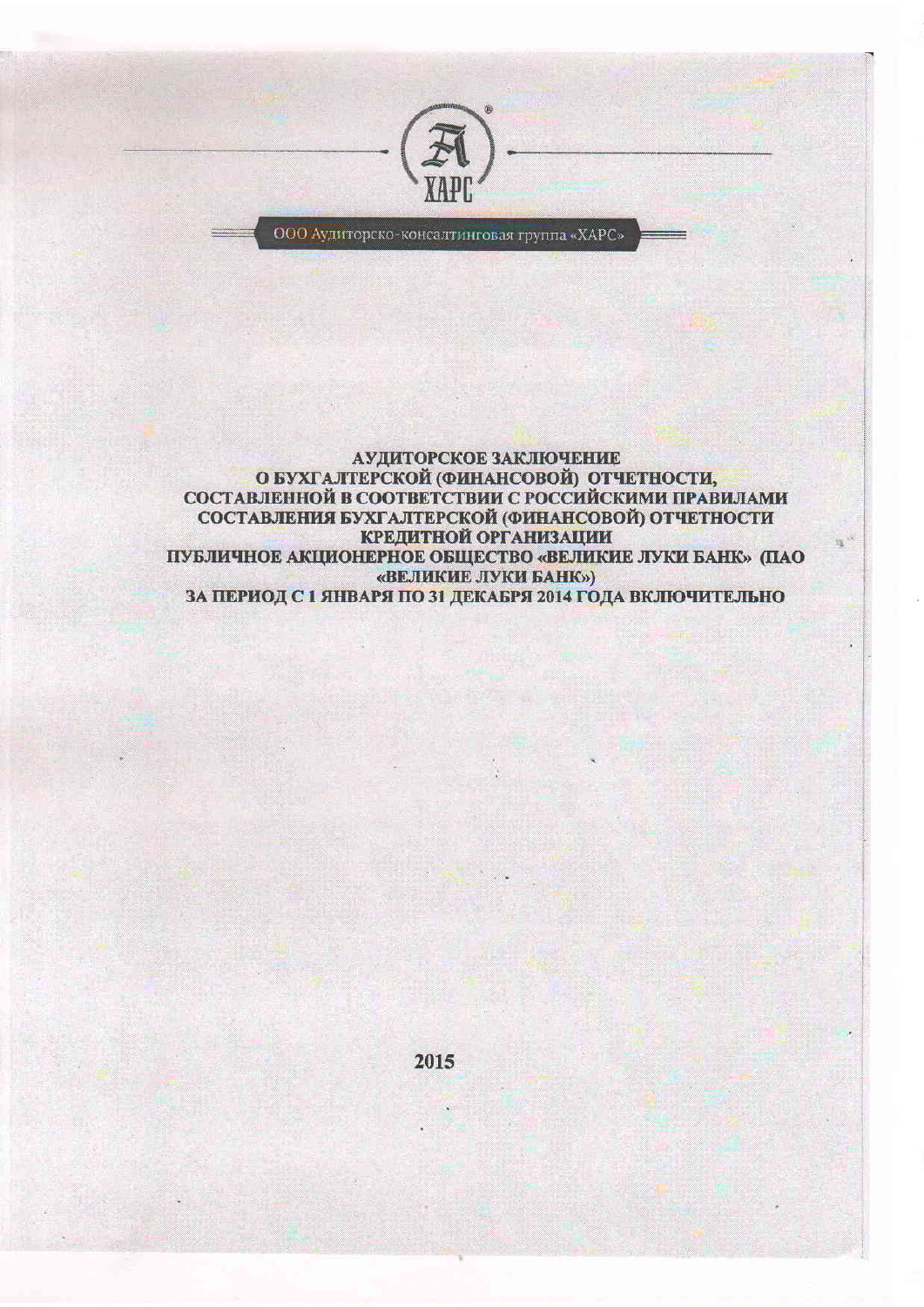# **ATPECAT**

Акционерам и Совету директоров кредитной организации Публичное акционерное общество «Великие Луки банк» (ПАО «Великие Луки банк»)

# СВЕДЕНИЯ ОБ АУДИРУЕМОМ ЛИШЕ

**Наименование** 

Публичное акционерное общество «Великие Луки банк (сокращенное наименование - ПАО «Великие Луки банк») - с 27.02.2015 г.

Открытое акционерное общество Коммерческий банк «Великие Луки банк» (сокращенное наименование - ОАО КБ «Великие Луки банк») - до 27.02.2015 г.

Наименование на английском языке Public Joint Stock Company «Velikie Luki bank» (сокращенное наименование - PJSC «Velikie Luki bank») - с 27.02.2015 г. Open Joint Stock Company Commercial bank «Velikie Luki Bank» - до 27.02.2015 г.

Основной государственный регистрационный номер (ОГРН) Место нахождения

1026000001774 (30.07.2002 г.)

182110, Россия, Псковская область г. Великие Луки, ул. Комсомольская, дом 27а

Дополнительная информация

Зарегистрировано Банком России 26.10.1990 г. № 598

# СВЕДЕНИЯ ОБ АУДИТОРСКОЙ ОРГАНИЗАЦИИ

**Наименование** 

Общество с ограниченной ответственностью Аудиторскоконсалтинговая группа «ХАРС» (сокращенное наименование - ООО АКГ «ХАРС»)

Государственный регистрационный номер

1027100739951 (10.09.2002)

Место нахождения

300041, г. Тула, ул. Ф. Энгельса, д.32 ж.

Членство в саморегулируемой организации

Свидетельство о членстве аудиторской организации № 74 в СРО Некоммерческое партнерство «Аудиторская Палата России» (СРО НП АПР).

Основной регистрационный номер записи  $(OPH3)$  B реестре государственном аудиторов  $\mathbf H$ аудиторских организаций 10201000206.

 $\overline{2}$ 

Мы провели аудит прилагаемой бухгалтерской (финансовой) отчетности (далее -«Годовой отчет») кредитной организации ПАО «Великие Луки банк» (далее Банк), состоящей из:

> Бухгалтерского баланса на 1 января 2015 года (публикуемая форма) (код формы

ООО АКГ «ХАРС» 300041, г. Тула, ул. Ф. Энгельса, д. 32ж, тел. (4872) 310-800 hars@tula.net, hars-tula@mail.ru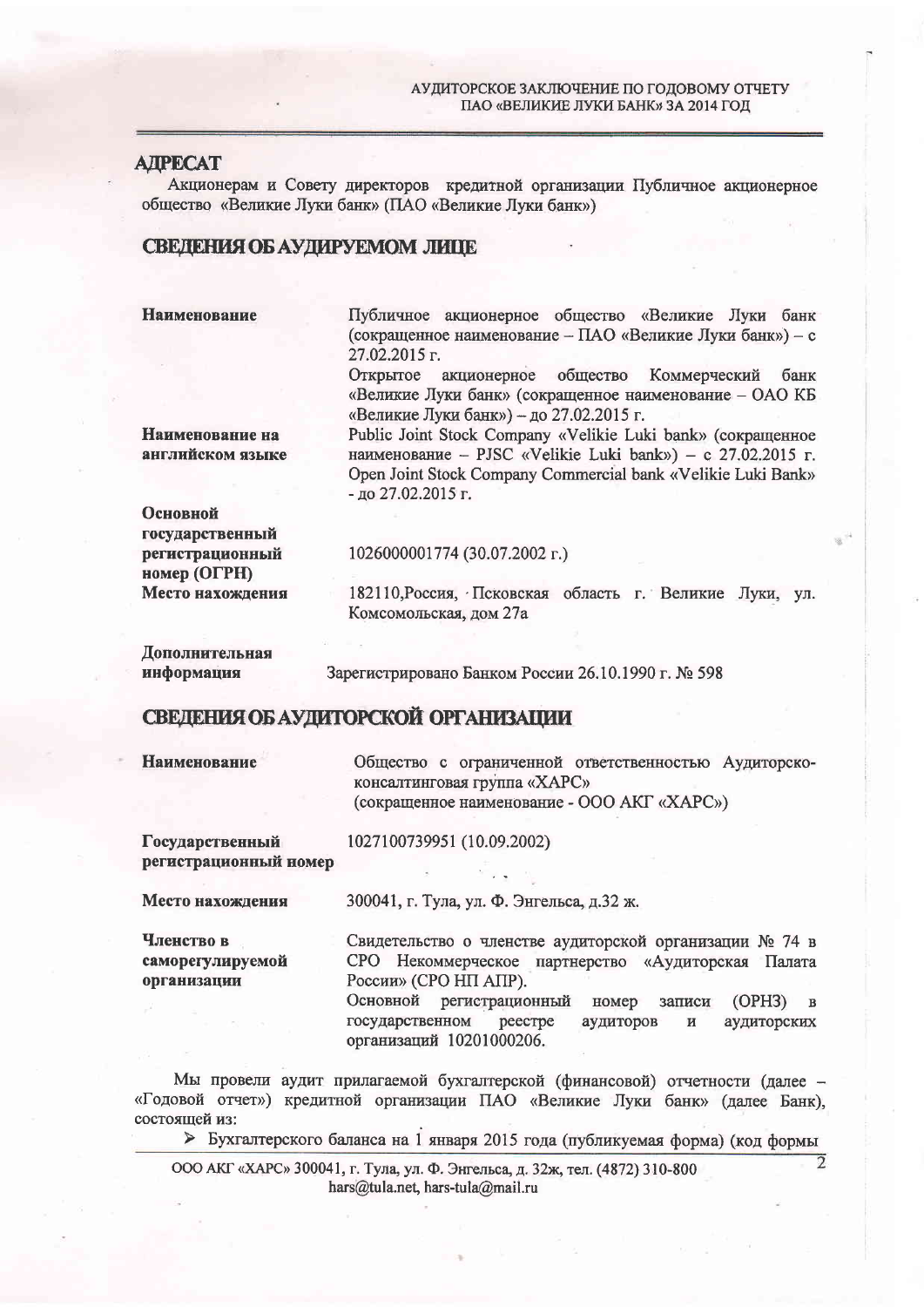0409806):

- > Отчета о финансовых результатах за -2014 год (публикуемая форма) (код формы 0409807);
- > Приложения к бухгалтерскому балансу и отчету о финансовых результатах:
- А) Отчета об уровне достаточности капитала для покрытия рисков, величине резервов на покрытие сомнительных ссуд и иных активов по состоянию на 1 января 2015 года (публикуемая форма) (код формы 0409808);
	- Б) Сведений об обязательных нормативах по состоянию на 1 января 2015 года (публикуемая форма) (код формы 0409813);
	- В) Отчета о движении денежных средств на 1 января 2015 года (публикуемая форма) (код формы 0409814);
- > Пояснительной информации к годовой бухгалтерской (финансовой) отчетности за 2014 год.

# ОТВЕТСТВЕННОСТЬ АУДИРУЕМОГО ЛИЦА ЗА БУХГАЛТЕРСКУЮ (ФИНАНСОВУЮ) ОТЧЕТНОСТЬ

Руководство Банка несет ответственность за составление и достоверность указанного Годового отчета в соответствии с российскими правилами составления бухгалтерской (финансовой) отчетности и за систему внутреннего контроля, необходимую для составления Годового отчета, не содержащего существенных искажений вследствие недобросовестных действий или ошибок.

## ОТВЕТСТВЕННОСТЬ АУДИТОРА

Наша ответственность заключается в выражении мнения о достоверности Годового отчета на основе проведенного нами аудита.

Мы проводили аудит в соответствии с федеральными стандартами аудиторской деятельности. Данные стандарты требуют соблюдения применимых этических норм, а также планирования и проведения аудита таким образом, чтобы получить достаточную уверенность в том, что Годовой отчет не содержит существенных искажений.

Аудит включал проведение аудиторских процедур, направленных на получение аудиторских доказательств, подтверждающих числовые показатели в Годовом отчете и раскрытие в нем информации. Выбор аудиторских процедур является предметом нашего суждения, которое основывается на оценке риска существенных искажений, допущенных вследствие недобросовестных действий или ошибок.

В процессе оценки данного риска нами рассмотрена система внутреннего контроля, обеспечивающая составление достоверного Годового отчета, с целью выбора соответствующих условиям задания аудиторских процедур, но не с целью выражения мнения об эффективности системы внутреннего контроля.

Аудит также включал оценку надлежащего характера применяемой учетной политики и обоснованности оценочных показателей, полученных руководством аудируемого лица, а также оценку представления Годового отчета в целом.

Мы полагаем, что полученные в ходе аудита аудиторские доказательства дают достаточные основания для выражения мнения о достоверности Годового отчета.

#### МЕНЕНИЕ

По нашему мнению, Годовой отчет отражает достоверно во всех существенных отношениях финансовое положение кредитной организации ПАО «Великие Луки банк» по

ООО АКГ «ХАРС» 300041, г. Тула, ул. Ф. Энгельса, д. 32ж, тел. (4872) 310-800 hars@tula.net, hars-tula@mail.ru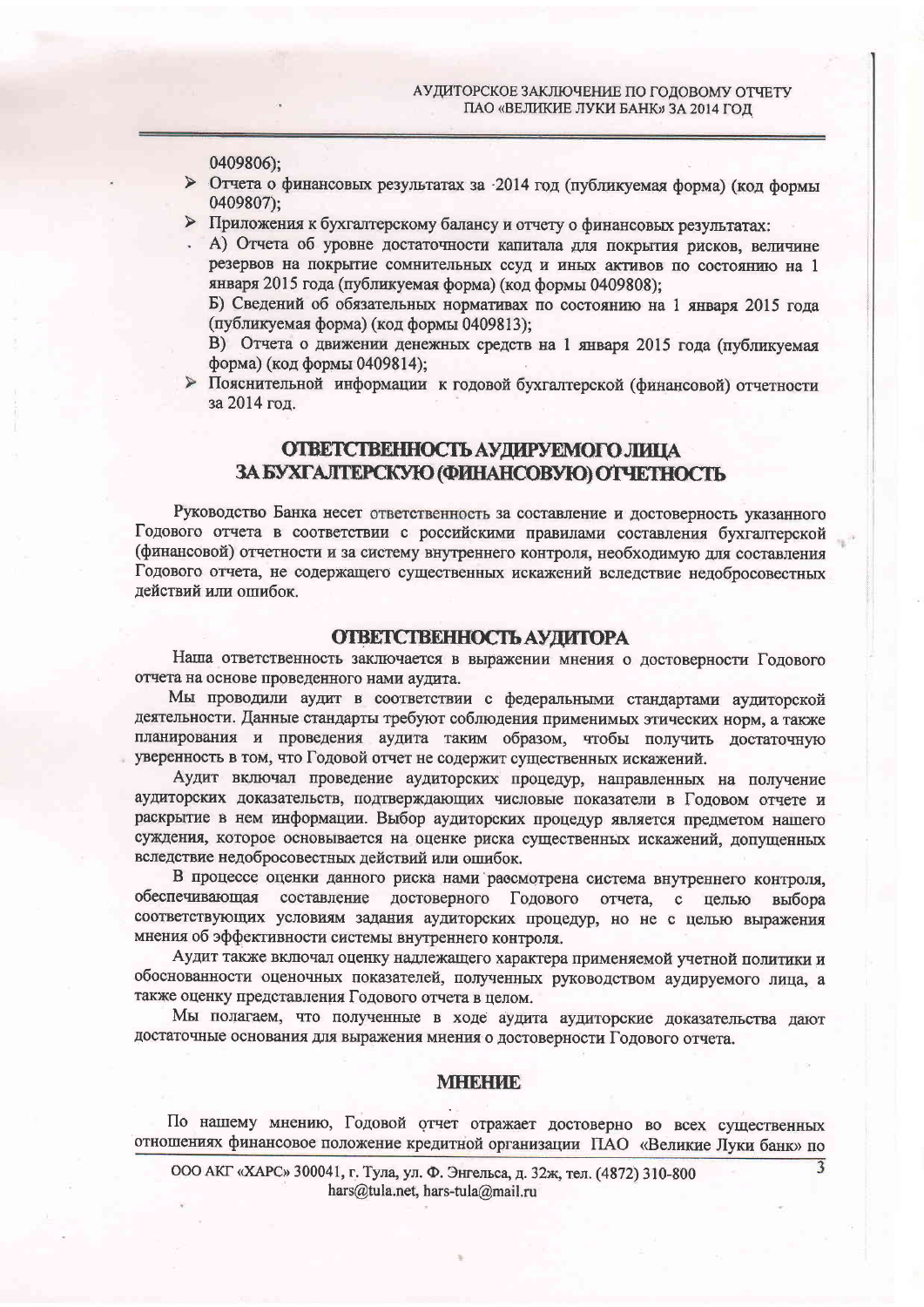состоянию на 01 января 2015 года, результаты ее финансово-хозяйственной деятельности и движение денежных средств за 2014 год, уровень достаточности капитала, величину резервов на возможные потери по ссудам и иным активам на 01 января 2015 года, сведения об обязательных нормативах на 01 января 2015 года в соответствии с требованиями законодательства Российской Федерации, применимого к деятельности кредитных организаций, в части подготовки Годового отчета.

### ЗАКЛЮЧЕНИЕ В СООТВЕТСТВИИ С ТРЕБОВАНИЯМИ СТАТЬИ 42 ФЕДЕРАЛЬНОГО ЗАКОНА ОТ 02.12.1990 №395-1 «О БАНКАХ И БАНКОВСКОЙ ДЕЯТЕЛЬНОСТИ»

Руководство Банка несет ответственность за выполнение обязательных нормативов, установленных Банком России. Руководство Банка несет ответственность за соответствие внутреннего контроля и организации систем управления рисками Банка требованиям, предъявляемым Банком России к таким системам.

В соответствии с требованиями статьи 42 Федерального закона от 02.12.1990 № 395-1 «О банках и банковской деятельности», наша ответственность заключается в подготовке заключения, содержащего результаты проверки выполнения кредитной организацией по состоянию на отчетную дату обязательных нормативов, установленных Банком России, а также соответствия внутреннего контроля и организации систем управления рисками Банка требованиям, предъявляемым Банком России к таким системам в части:

- > подчиненности подразделений управления рисками;
- > наличия у Банка утвержденных уполномоченными органами Банка методик выявления значимых для Банка рисков, управления значимыми для Банка рисками, осуществления стресс-тестирования, наличия системы отчетности по значимым для Банка рискам и капиталу;
- > последовательности применения в Банке методик управления значимыми для Банка рисками и оценки их эффективности;
- > осуществления Советом директоров и исполнительными органами управления Банка контроля соблюдения установленных внутренними документами Банка предельных значений рисков и достаточности собственных средств (капитала), эффективности применяемых в Банке процедур управления рисками и последовательности их применения.

В соответствии с требованиями статьи 42 Федерального закона от 02.12.1990 № 395-1 «О банках и банковской деятельности», в ходе аудита прилагаемого Годового отчета нами выполнены дополнительные процедуры, и ниже представлены результаты проверки выполнения Банком по состоянию на отчетную дату обязательных нормативов, установленных Банком России.

По нашему мнению, обязательные нормативы, установленные Банком России, были выполнены Банком во всех существенных отношениях по состоянию на 1 января 2015 г.

В соответствии с требованиями статьи 42 Федерального закона от 02.12.1990 № 395-1 «О банках и банковской деятельности», в ходе аудита прилагаемого Годового отчета нами выполнены дополнительные процедуры, и ниже представлены результаты проверки выполнения Банком по состоянию на отчетную дату требований, установленных Банком России к определенным элементам внутреннего контроля и организации систем управления рисками.

 $\overline{4}$